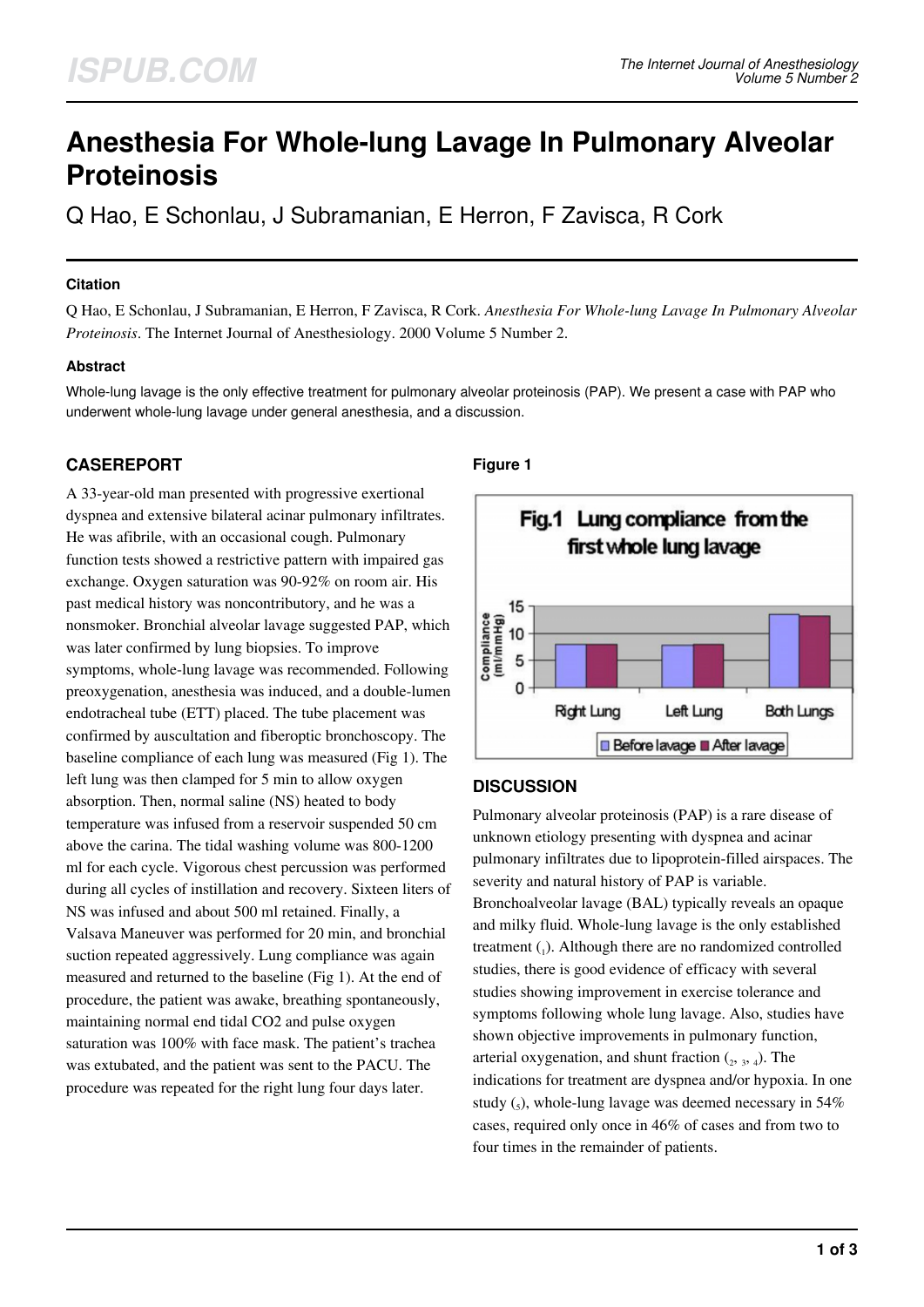History and physical examination should focus on pulmonary function, specifically ruling out current lung infection. Anesthetic management of whole-lung lavage is similar to other cases utilizing double-lumen endotracheal tubes. The major adverse effect from whole lung lavage is hypoxemia, which can be improved by ventilation with a high inspired oxygen concentration. Because patients with PAP usually have poor gas exchange and hypoxia, preoxygenation takes longer. Arterial oxygenation improves during the filling phase due to the increase in airway pressure and shunting of blood to the contralateral ventilated lung. Emptying of the lung causes a decrease in airway pressure, and perfusion of the surfactant-filled alveoli creates a shunt in the lung and hence a fall in PaO2 (1). Lung compliance should be measured before and after the lavage to confirm the lung compliance in the lavaged lung recovers and returns to baseline. Hemodynamic changes occur with single-lung ventilation, but invasive monitoring is unnecessary in most cases. Because one lung is ventilated

while the other is washed, the double-lumen ETT placement is critical. Ventilation , oxygenation and body temperature must be maintained. Input and output of the lavage fluid, and cautious IV fluid management is essential. Tracheal extubation can be done if the patient is awake, residual neuromuscular block reversed and with acceptable ventilation and oxygenation.

#### **References**

1. Lawrence S. et al: Pulmonary alveolar proteinosis, clinical features and outcomes. Chest 114(5): 1357-1362, 1998 November

2. Rogers RM, et al. Physiologic effects of bronchopulmonary lavage in alveolar proteinosis. Am Rev Respir Dis 1978; 118: 255-64

3. Du Bois RM, et al. Alveolar proteinosis: diagnosis and treatment over a 10 year period. Thorax 1983; 38: 360-3 4. Kariman K, et al. Pulmonary alveolar proteinosis: prospective clinical experience in 23 patients for 15 years. Lung 1984; 162: 223-31

5. Shah PL, et al: pulmonary alveolar proteinosis: clinical aspects and current concepts on pathogenesis. (Review). Thorax. 55(1):67-77, 2000Jan